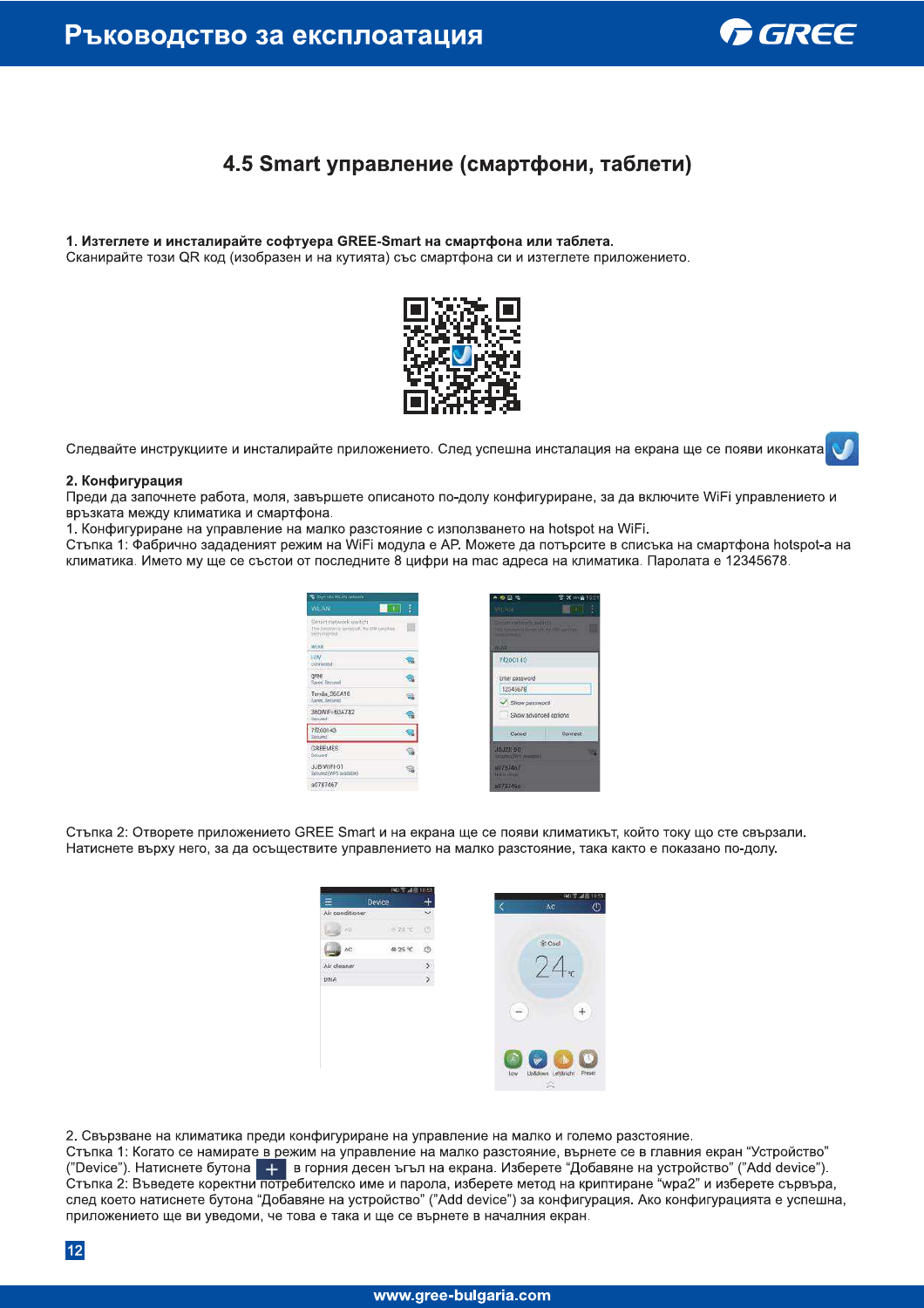

Забележка:

Моля, изберете начин на криптиране "empty" ако WiFi мрежата ви е без парола.

| <b>三万5m自15:25</b><br>e                                        | NU学习显10:32                                                                                            | <b>NUT JUTE</b>                                         |
|---------------------------------------------------------------|-------------------------------------------------------------------------------------------------------|---------------------------------------------------------|
| Configure                                                     | Manual configuration                                                                                  | Manual configuration                                    |
| Input device network WIFI password for<br>quick configuration | gree<br>SSID:                                                                                         | gree<br>SSID                                            |
| for bought the sense<br>71200143                              | 123456<br>PWD.<br>na<br><b>CONTRACT</b>                                                               | 3.503<br>123456<br>PWD.<br><b>MA</b><br><b>ANY AREA</b> |
| <b>C</b> Please Input WIFI password                           | <b>ALL ARRAY</b><br><b>CONTRACT</b><br>wpa2 $\overline{\phantom{a}}$<br>Entrypt type:<br><b>TPOTI</b> | <b>PERMIT</b><br>Encyptiype<br>wpa2                     |
| Why does purelegation fail?<br>a Vermanns ann an              | Asia<br>Server.<br>×<br>œ                                                                             | Asia<br>Server:<br>×.                                   |
|                                                               |                                                                                                       |                                                         |
|                                                               |                                                                                                       |                                                         |
| Configure                                                     | Add device                                                                                            | Add device                                              |
| Manual configure                                              |                                                                                                       |                                                         |
|                                                               |                                                                                                       |                                                         |

## 3. Въведение във функциите

1. Регистриране на потребител

Цел: Извършване на управление на дълго разстояние

Инструкции: При първото влизане (login) в мрежата трябва да регистрирате потребителско име. Ако вече притежавате ипотрукции: три първото влизане (togin) в мрежата трибва да региотрирате потребителемо име. Амо вече притежава<br>потребителско име, прескочете стъпката с регистрацията и въведете email адреса и паролата си в на екрана за Вх

#### Операционни стъпки:

операционни стъпки.<br>(1) Влизане в акаунта: Натиснете екран "Устройство" ("Device"). Натиснете "Меню" ("Мепu") в лявата част на екрана.<br>Натиснете "Вход" ("Login") за да влезете в страница "Регистриране на потребителско име

|                                            | <b>M3 S at</b><br>■ 1553 | 90% 41099<br>Register username          |
|--------------------------------------------|--------------------------|-----------------------------------------|
| test                                       |                          | @ times<br><b>A</b> Unemanne            |
| Settings<br>o<br>Backup)                   |                          | G Patroint<br><b>Q</b> Confirm password |
| Share<br>Help)<br>Θ                        |                          |                                         |
| Freuesck<br>ര<br>Ассыл тарданы<br>L tequir |                          | Register                                |
|                                            |                          | Login                                   |

(2) Въведете имейл адрес и натиснете "Получаване на код за валидиране" ("Get verification code"). Въведете кода и след това натиснете "ОК" за да влезете в системата. Ще се появи потребителско име. На приложените картинки<br>потребителското име е "test".



(3) Ако сте забравили своята парола, можете да я ресетирате като използвате имейл адреса си. Натиснете "Забравена парола" ("Forgot password"). Натиснете "Код за валидиране" ("Verification code") за да получите код за валидиране по имейла. Въведете нова парола и настиснете "ОК", за да влезете в системата.

| Forgot password   | <b>PAT 3 M E 10.00</b> |
|-------------------|------------------------|
| (D) Email         |                        |
| Verification code |                        |
|                   | Get verfication code   |
|                   |                        |
|                   |                        |
|                   |                        |
|                   |                        |
|                   |                        |
|                   |                        |
|                   |                        |
|                   |                        |
|                   |                        |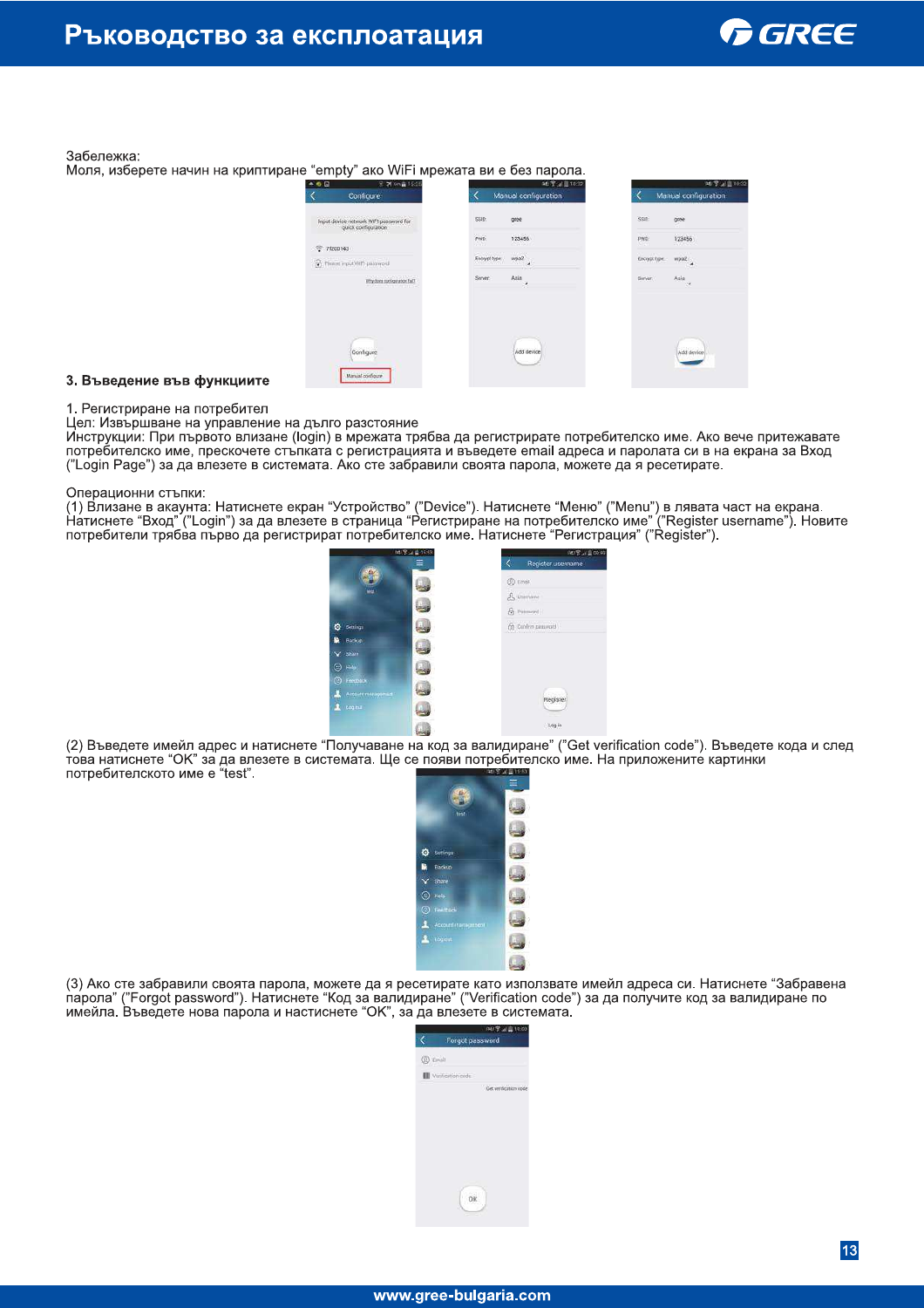

1. Персонални настройки

Цел: Задаване на име (име на устройство, име на настройка и др.) или изображение (изображение на устройство) за полесно идентифициране на потребител.

(1) Задаване на име на устройство

След бърза конфигурация ще се генерира списък с управляемите smart устройства. Името по подразбиране за климатичната система е "АС".

| ②ショコ目                           | n. |
|---------------------------------|----|
| <b>Select execution device</b>  |    |
| The article of AMA And science. |    |
| u<br>ś<br>TOOI                  |    |
|                                 |    |
| AC.                             |    |
|                                 |    |
|                                 |    |
|                                 |    |
|                                 |    |
| a.                              |    |
|                                 |    |

Стъпка 1: Натиснете и задръжте бутона "Детска стая" ("Babyroom") за да влезете в екран "Редактиране на устройство"<br>("Edit device"). Натиснете "Изображение" ("Image") за да изберете източник на изображението. Изберете от " photos") и запазете изображение.



Стъпка 2: Натиснете "Име" ("Name") за да промените името на устройството. Отбележете бутона "Заключване" ("Lock device"), за да заключите устройството. Запазете го и новото име ще се покаже на екрана.

|                 | Device |               |
|-----------------|--------|---------------|
| Air conditioner |        |               |
| babyroom        |        | $5^{\circ}$ C |
| Gree            |        | * 28°C        |
| Air cleaner     |        |               |
| <b>DNA</b>      |        |               |

(2) Задаване на име на настройка

у судадалиста иму на настроима.<br>Стъпка 1: Натиснете бутона Нартия десен ъгъл на началния екран "Начало управление" ("Home control").<br>Изберете "Добавяне на настройка" ("Add preset"). Изберете "Добавяне на настройка" ("Add



Стъпка 2: Настройте часовник. Натиснете "Име" ("Name"). Както е показано на изображението, името на настройката е "Детска стая" ("Babyroom"). За избор на тип на таймера натиснете "Оп". След това изберете дните, в който да работи таймерът. Запазете настройката.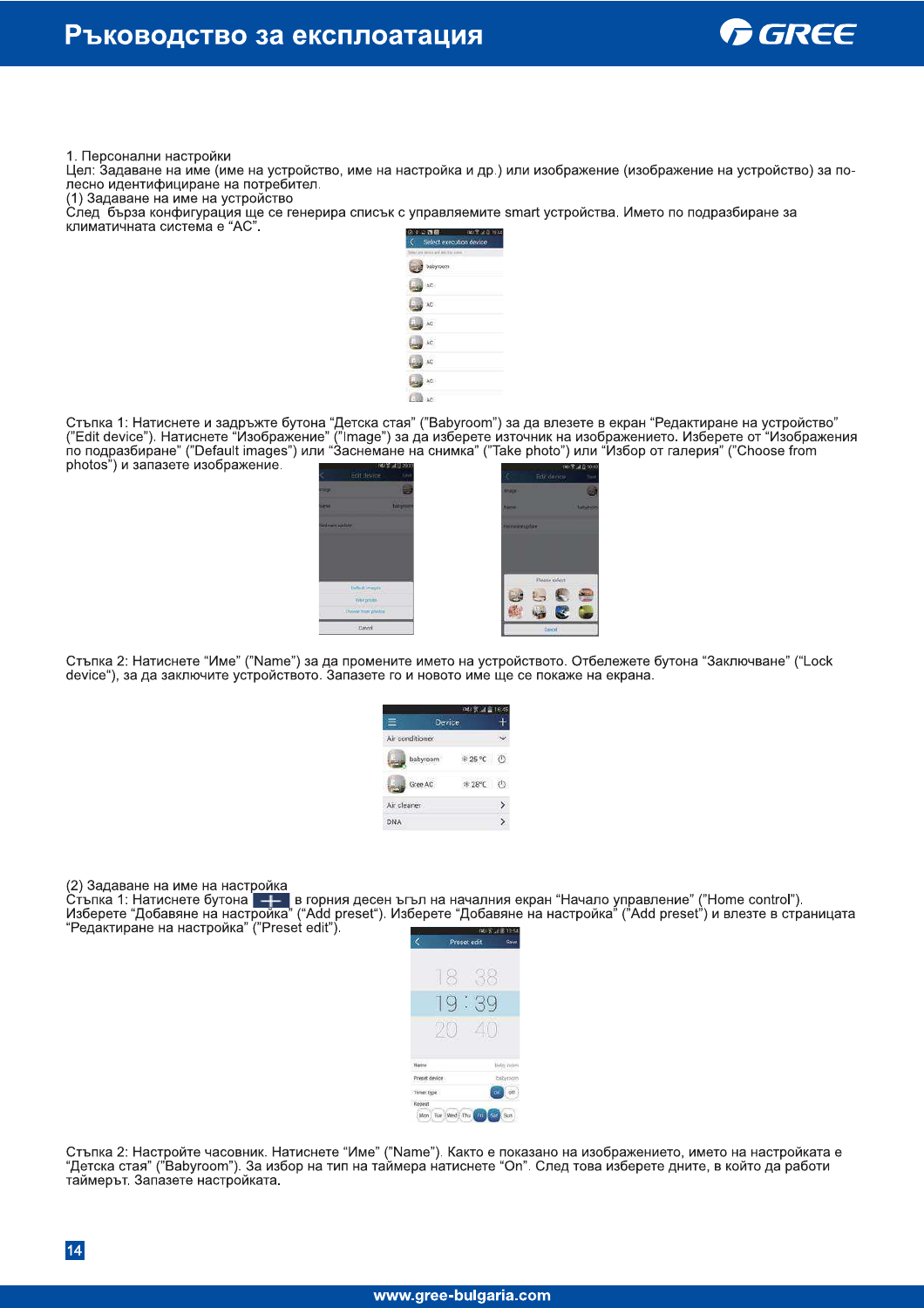



(3) Задайте изображение на устройството Моля, вижте Стъпка 1 в (2).

### 3. Функции за управление

(1) Основни функции на управление: Общо управление на работата на smart устройства (On/Off, температура, скорост на вентилатора, работен режим и др.) и задаването на разширените настройки (режими на работа с въздуха, изсушаване, йонизация, подсветка, sleep-режим, режим на енергоспестяване).

Стъпка 1: Основно управление. Първо влезте в екран "Устройство" ("Device"). За пример ще използваме устройство<br>"Детска стая" ("Baby home").



Натиснете "Детска стая" ("Baby home") и влезте в страницата на управлението на климатиците. Натиснете бутона (1) за да стартирате климатичната система.



Натиснете бутоните (+) и (-), за да увеличите или намалите стойността на зададената температура. Натиснете бутона • Dry за да промените работния режим. Натиснете бутона  $\mathbb{R}$ , за да влезете в страницата за настройване на скоростта на вентилатора.



Натиснете бутона  $\overline{\mathbb{O}}$  и плъзнете пръст по нарисувания кръгъл бутон, за да промените скоростта на вентилатора.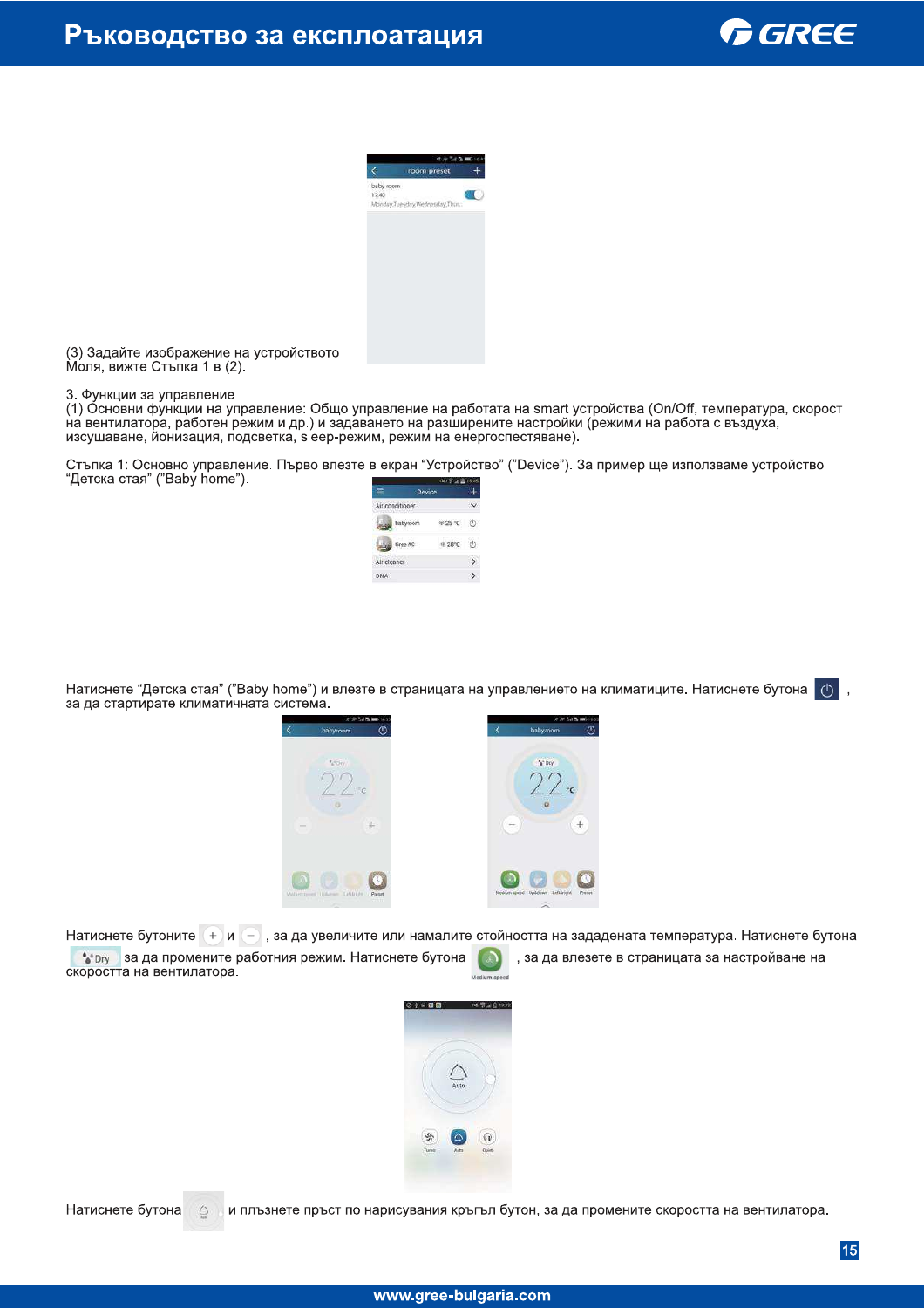



Стъпка 2: Разширени настройки. Натиснете бутона <u>до да при за да влезете в екрана на разширените настройки.</u><br>Можете да изберете "Air" ("Въздух"), "Dry" ("Изсушаване"), "Health" ("Йонизация"), "Light" ("Подсветка"), "Slee



(2) Разширени функции на управление: Изберете Подреждане (Scene), Запаметена настройка (Preset), Връзка (Link),

(2) газыирени функции на управление. изоерете подреждане (осепе), запаметена настроика (гтезет), връзка (спит),<br>инфрачервено управление (само за смартфони с инфрачервен порт).<br>Задаване на Подреждане: Едновременно настройв



Натиснете "Добавяне на Подреждане" ("Add scene") и редактирайте името на Подреждането, например "Вкъщи" ("Back написность досможность подготовления и последниками и при страниции и достройства за изпълнение" ("Select execution<br>Натиснете бутона + , за да добавите команди. На екрана "Избор на устройства за изпълнение" ("Select execu

device") изберете климатичната система с име "Детска стая" ("Babyroom"). След това изберете "ON" или "OFF".

| (40 字 正白 19:44<br>◎十三四回                                        | (4) 学习自19:45<br>◎中国国国                                         |
|----------------------------------------------------------------|---------------------------------------------------------------|
| Select execution device<br>Telection drylot and add t to scene | Select execution device<br>three are developed and a response |
| babyroom                                                       | <b>B</b> babyroom                                             |
| <b>AC</b>                                                      | AC                                                            |
| $\overline{\text{AC}}$                                         | <b>AC</b>                                                     |
| AC                                                             | Ac                                                            |
| AC.                                                            | AG.                                                           |
| AC.                                                            | Please select<br><b>NONE</b><br>OFF.                          |
| AC                                                             | öit                                                           |
| <b>ATTEN DOOR</b>                                              | Cancel                                                        |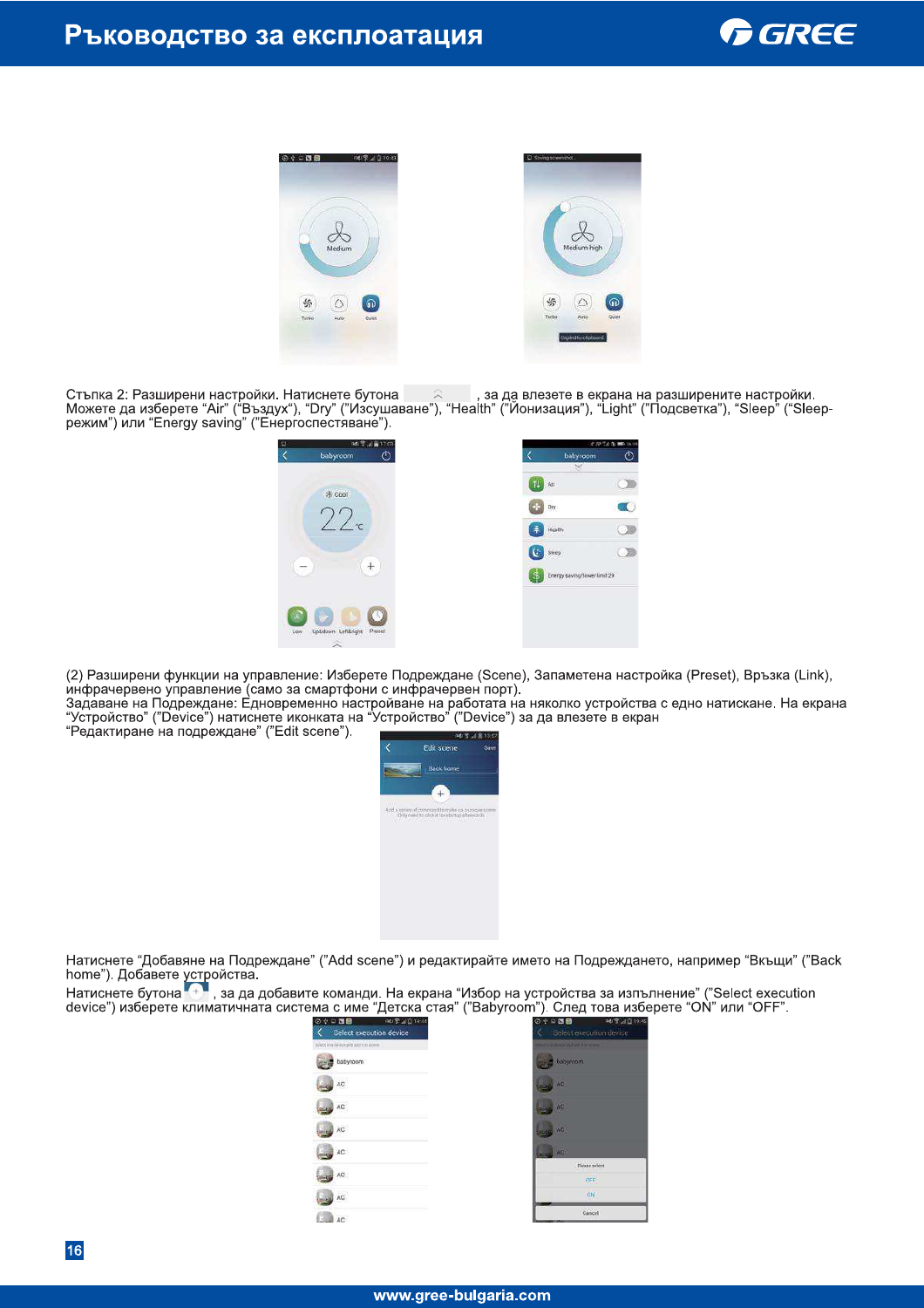

Продължете с избирането на устройства както е показано по-долу. Натиснете бутона [0.55], за да зададете интервал.



Натиснете "Запазване" ("Save"). Натиснете изображението на Подреждането в екрана "Начало" ("Home control") за да зададете командата. След това Подреждането "Вкъщи" ("Back home") ще се активира. Можете да видите условията на изпълнение на Подреждането.

| 市田            | <b>INLE 4 0 09:17</b> |                  |
|---------------|-----------------------|------------------|
| Home control  |                       |                  |
|               |                       | <b>Back home</b> |
| r conditioner |                       | $\sim$           |
| babyroom.     | 18 24 ℃               | $\circ$          |
| AC)           |                       | Ø                |
| AG.           |                       | Ö                |
| AC            |                       | $\alpha$         |
| Ac.           |                       | $\circ$          |
| AC.           |                       | 10               |

(3) Запаметената настройка включва настройки на едно и на няколко устройства. Те могат да бъдат програмирани да се включват или изключват в определено време.

На началния екран "Устройство" ("Device") изберете например "Детска стая" ("Babyroom").<br>Натиснете бутона Варьното на екрана "Детска стая" ("Babyroom"). С това ще влезете в екрана за редактиране на<br>запаметена настройка ("P

|                 | NU 3 通信 16:45      |               | E.   |                    | NUTLA # 17.03 |
|-----------------|--------------------|---------------|------|--------------------|---------------|
| Ξ               | Device             | $\,{}^+$      |      | babyroom           | O             |
| Air conditioner |                    | $\checkmark$  |      |                    |               |
| babyroom        | $*25$ $\mathbb{C}$ | O             |      | 米 Cool             |               |
| Gree AC         | ® 28℃              | O             |      |                    |               |
| Air cleaner     |                    | $\rightarrow$ |      | or.                |               |
| <b>DNA</b>      |                    | $\,$          |      |                    |               |
|                 |                    |               | men. |                    | $\pm$         |
|                 |                    |               |      |                    |               |
|                 |                    |               | Low  | Up&down Left&right | Preset        |
|                 |                    |               |      | œ                  |               |

Плъзнете нагоре и надолу по екрана, за да зададете време. Възможно е да се появи прозореца "Hint" за сихнронизиране на времето. В такъв случай натиснете "Synchronize".

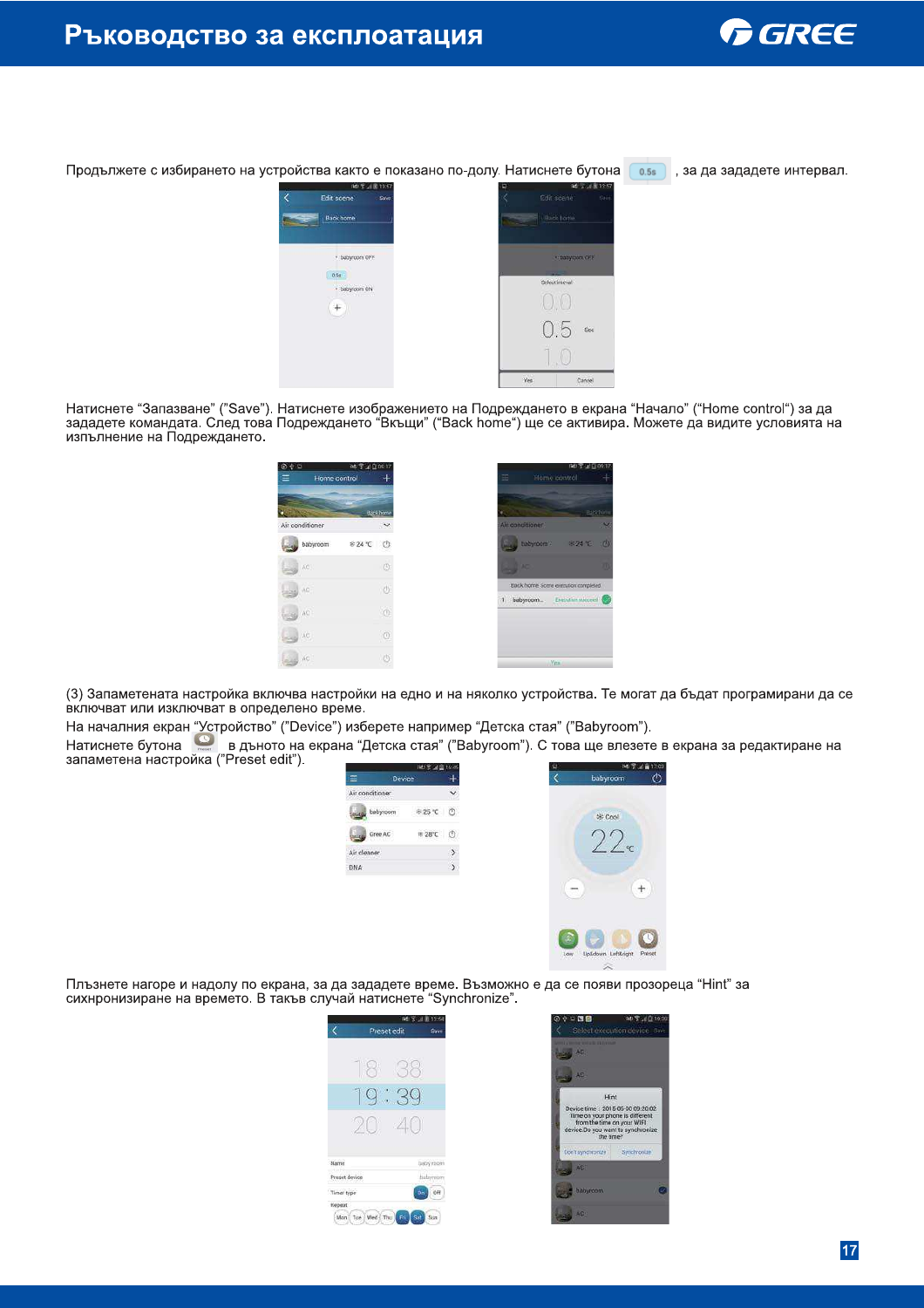

Натиснете "Име" ("Name") за да промените името на запаметената настройка.

- натисить с типе (стане ) за да прешените ишете на санашетелата настрежка.<br>В този момент устройствата в настройката не могат да бъдат избирани и по подразбиране ще бъде избрано "Детска<br>стая" ("Baby room"). Изберете "On", настройката.



Запаметена настройка на няколко устройства: По този начин няколко устройства могат да бъдат програмирани да изпълняват една и съща команда в определено време.

тальничест една и съща команда в определено време.<br>Моля, запознайте се с инструкциите относно това как да зададете време, тип на таймера и работни дни за единично<br>устройство. Натиснете "Запаметена настройка на устройство"

| 国内局<br>2.10100                        |
|---------------------------------------|
| Select execution device               |
| and save period and job! it to assist |
| babyroom                              |
|                                       |
| AC.                                   |
| c                                     |
| c                                     |
| AC.                                   |
|                                       |
| AC.                                   |

4. Връзка (само за модели, в които е инсталирана тази функция).

Избор на Главно устройство (Master device) и Подчинено устройство (Slave device) и свързването им.

Стъпка 1: Задаване на параметрите на Главното устройство (Master device).

ствика т. оддаване на наравстрите на главнете устрепение (инасел на т.е., ).<br>Натиснете бутона | + | в горния десен ъгъл на началния екран "Device". Изберете "Свързване" ("Link") и влезте в<br>страница "Добавяне на връзка" ("

| 140 学业图 140时                   | 100 学 通言 14:50                           |
|--------------------------------|------------------------------------------|
| Add linkage<br>Save.           | Select execution device                  |
|                                | Select one phone and edicities believe : |
| Device/Environment Parameter/  | AC                                       |
| Time parameter/<br>€₽          | AC                                       |
| then.                          | babyroom                                 |
| Execute command/ lag to select |                                          |
|                                | <b>AC</b>                                |
|                                | AC AC                                    |
|                                | AC                                       |
|                                | $AC$                                     |
|                                | AC                                       |
|                                | Lille AC                                 |

Влезте в страница "Избор на параметри на околната среда" ("Select environment parameters").

| œ             | noti<br>3.40<br>08.50                                         |
|---------------|---------------------------------------------------------------|
|               | Select environment pa Save                                    |
|               | <b>CASH-HOST MINER</b><br>When babyroons<br><b>March 1990</b> |
|               | Telephone and additional experience of                        |
| Terno<br>za v |                                                               |
|               |                                                               |
| <b>HOVAC</b>  |                                                               |
|               |                                                               |
|               |                                                               |
|               |                                                               |
|               |                                                               |
|               |                                                               |
|               |                                                               |
|               |                                                               |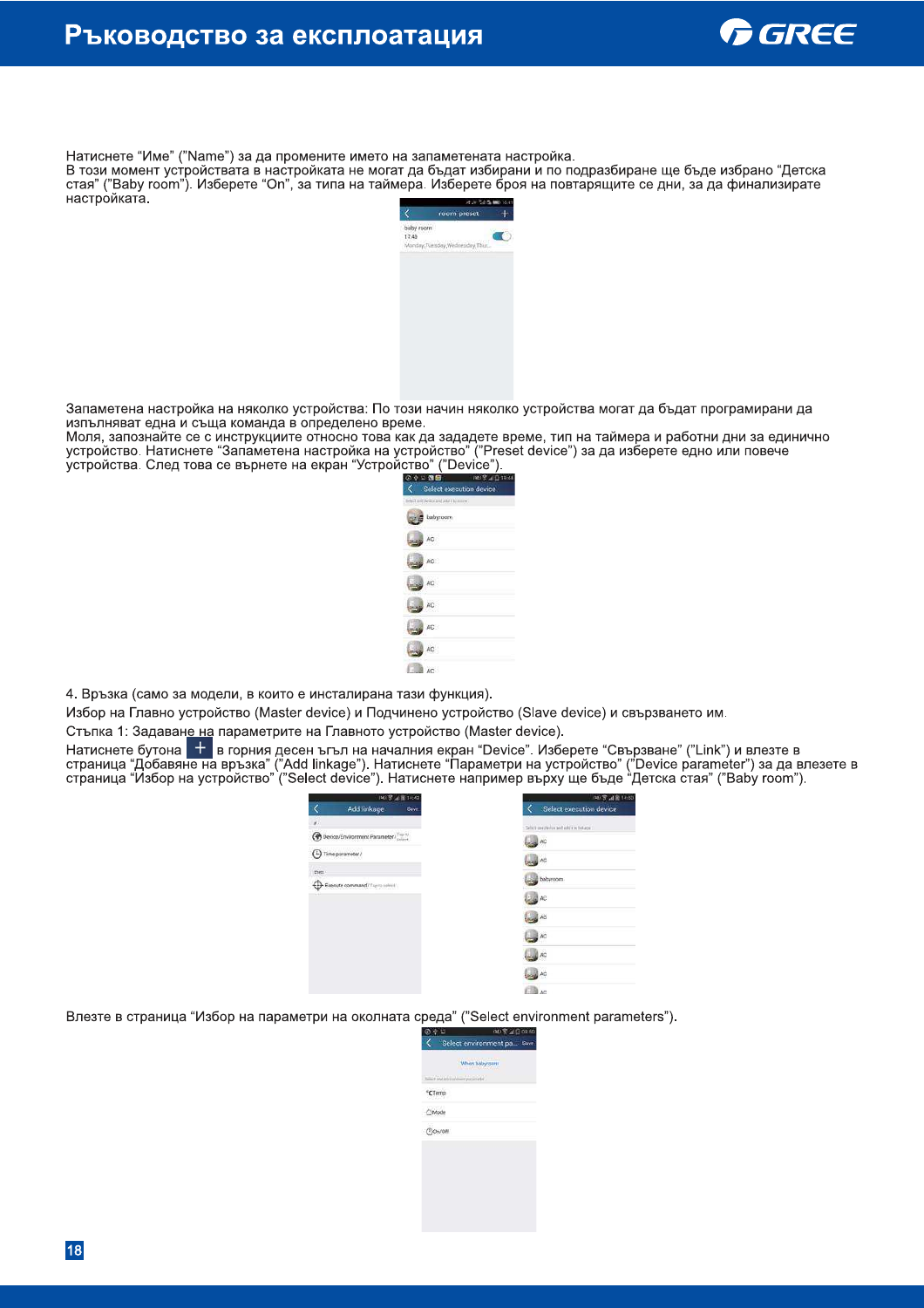Натиснете "Температура" ("Temperature") за да влезете в екран "Избор на температурни параметри" ("Select temperature parameters"). Плъзнете нагоре или надолу, за да зададете стойност на температурата. Задайте "Горен лимит" ("Upper

раганется у гипьмете нагоре или надолу, за да зададете стоиност на температурата. Задайте торен лимит (Ор<br>limit") и "Долен лимит" ("Lower limit").<br>Натиснете "Режим" ("Mode") и "On/Off" за да промените състоянието на Главн

Polant tommarsh  $16.5$ 

Стъпка 2: Задайте температурен параметър за свързването. Натиснете "Времеви параметър" ("Time parameter") за да<br>влезете в екран "Задаване на време" ("Set time"). Плъзнете и падясно за да активирате задаването на време.

**Controllovironment Parameter/man**  $\bigodot$  Time param

 $\Lambda$  reason comparation is also

Натиснете "Време на изпълнение" ("Execution time"). След това натиснете "Start" и "Stop", за да зададете съответно време на стартиране и време на спиране. Натиснете "ОК" в горния десен ъгъл, за да запазите настройката.

 $\overline{\mathbf{r}}$ 

Mon Tue Wed turn Fil Sat Sun

Натиснете дните под "Повторение" ("Repeat") и изберете дните от седмицата, в които да работи настройката. След това натиснете "Запазване" ("Save").

Стъпка 3: Изберете "Изпълнение на команда" ("Execute command"). Натиснете "Изпълнение на команда" ("Execute command") и влезте в екран "Избор на устройство" ("Select device")





Settime

Splact time

00:00:23:59 start stop

23 59  $00:00$ 

CW



|--|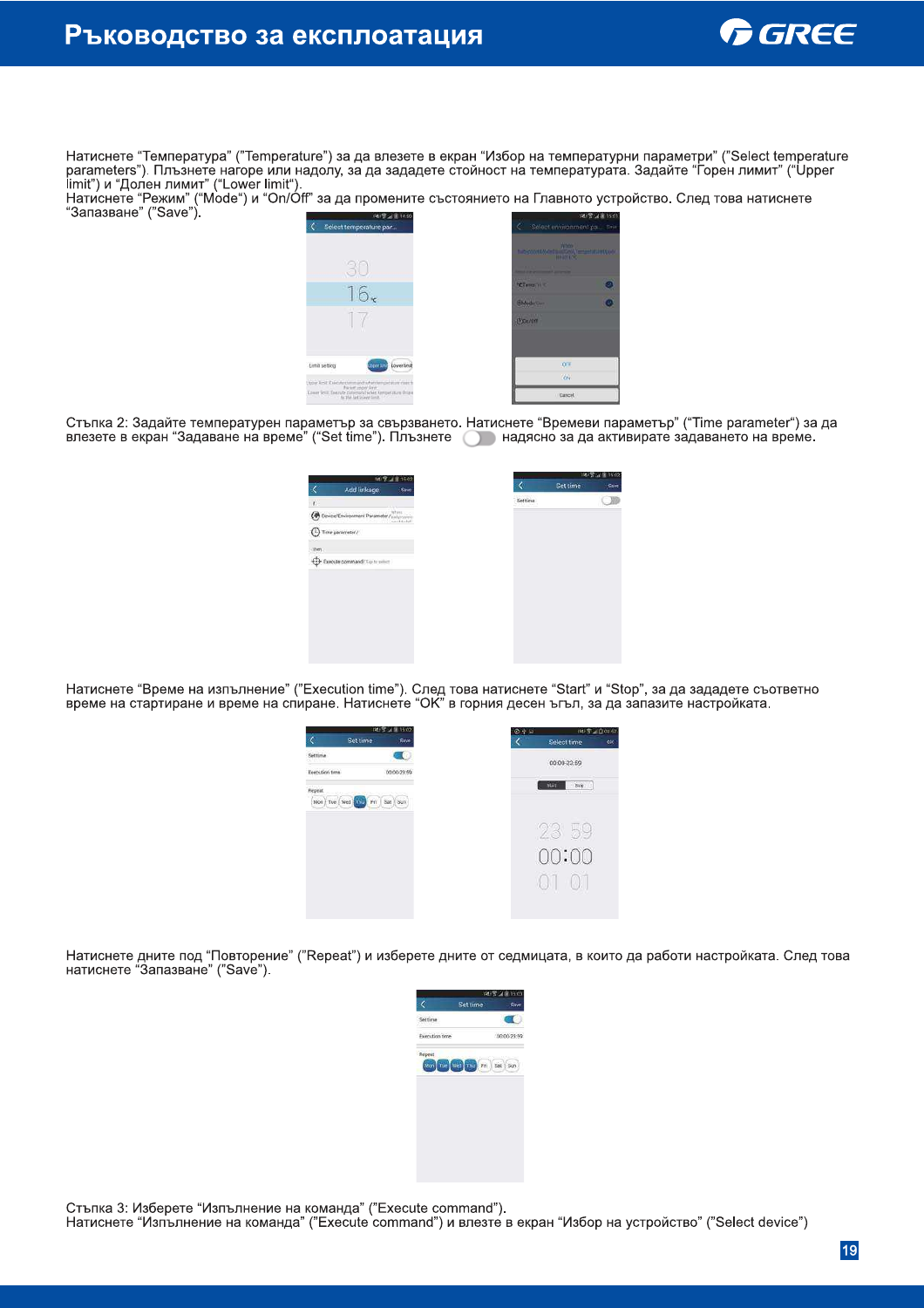



Натиснете името на устройството, което искате да управлявате. Натиснете "ON" или "OFF" и след това "Запазване" ("Save"), за да изпълните свързването.





Натиснете "Запазване" ("Save"), след което повторете по-горните стъпки, за да зададете свързване на няколко устройства.

| the control of the control of the con-    | and the company's property                                                          |  |  |
|-------------------------------------------|-------------------------------------------------------------------------------------|--|--|
| List of linked device<br>$^+$             | List of linked device<br>$\,{}^+$<br>c.                                             |  |  |
| Went<br>The babyroomopen ModeEqualCool,Te | 兴 When<br>dr babyroomopen.ModeEqualCool,Te                                          |  |  |
|                                           | : 6: When<br>babyroomClose,ModeEqualHeat,T<br>00:00-23:50<br>Effective the same day |  |  |
|                                           |                                                                                     |  |  |
|                                           |                                                                                     |  |  |
|                                           |                                                                                     |  |  |
|                                           |                                                                                     |  |  |
|                                           |                                                                                     |  |  |

(5) Инфрачервено управление (ще работи само със смартфони с инфрачервен порт).

(с) / переда престо управления (да се използва като дистанционно управление.<br>Функция: Смартфонът ще може да се използва като дистанционно управление.<br>("Infrared") и влезте в екран "Дистанционно управление" ("Remote contro да влезете в екрана за разширени настройки.



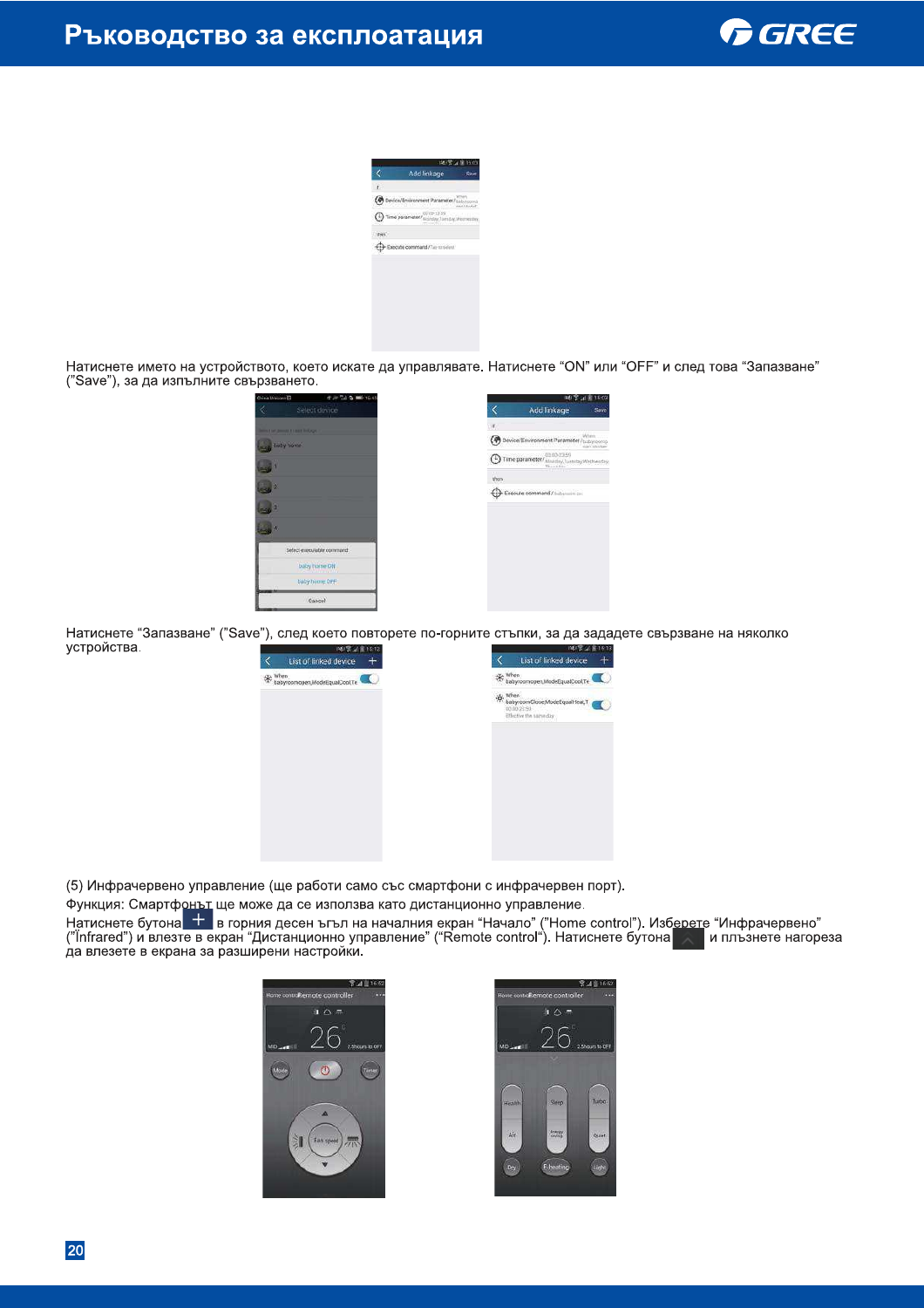

Натиснете бутона за да включите устройството. Натиснете бутона мые за да изберете работен режим. Натиснете

за да настроите скорост на вентилатора и ъгъл на завъртане на ламелите. Натиснете "Йонизация" бутона

("Health"), "Енергоспестяване" ("Energy saving") и "Sleep режим" ("Sleep"), за да настроите съответните функции.

Натиснете "Sleep режим" ("Sleep"), за да влезете в екран "Sleep". Можете да изберете "Традиционна настройка" с станительно с сосудении по тем, не да в сосудении с сосудения и постройка и детройка" ("DIY sleep"). Натиснете<br>Потребителска настройка" ("DIY sleep") и след това с помощта на лявата и дясната стрелка задайте време. Със стрелките нагоре и надолу настройте температурата на специфичния sleep-период.



4. Функции на меню

Функции на меню - Споделяне (Share), Задаване (Set), История (History) и Обратна връзка (Feedback). (1) Споделяне (Share): За бързо споделяне на информация за конфигурацията и за устройството, включително импортиране и експортиране. За импортиране трябва да натиснете "Local import" и да изчакате трансфера на данните. Експортиране

– Стъпка 1: Експортиране на локални данни към друг смартфон.<br>Влезте в "Меню" ("Menu") в лявата част на екрана и натиснете "Споделяне" ("Share") за влезете в екран "Share". След<br>това натиснете "Експортиране" ("Local exmpor



Стъпка 2: Импортиране от друг смартфон.

Натиснете върху името на устройството и изчакайте трансфера на данните.



(2) Архивиране (Backup): Архивирате информацията за конфигурацията на устройството. Архивиране в облак.

Влезте в "Меню" ("Menu") в лявата страна на екрана и натиснете "Архивиране" ("Backup").